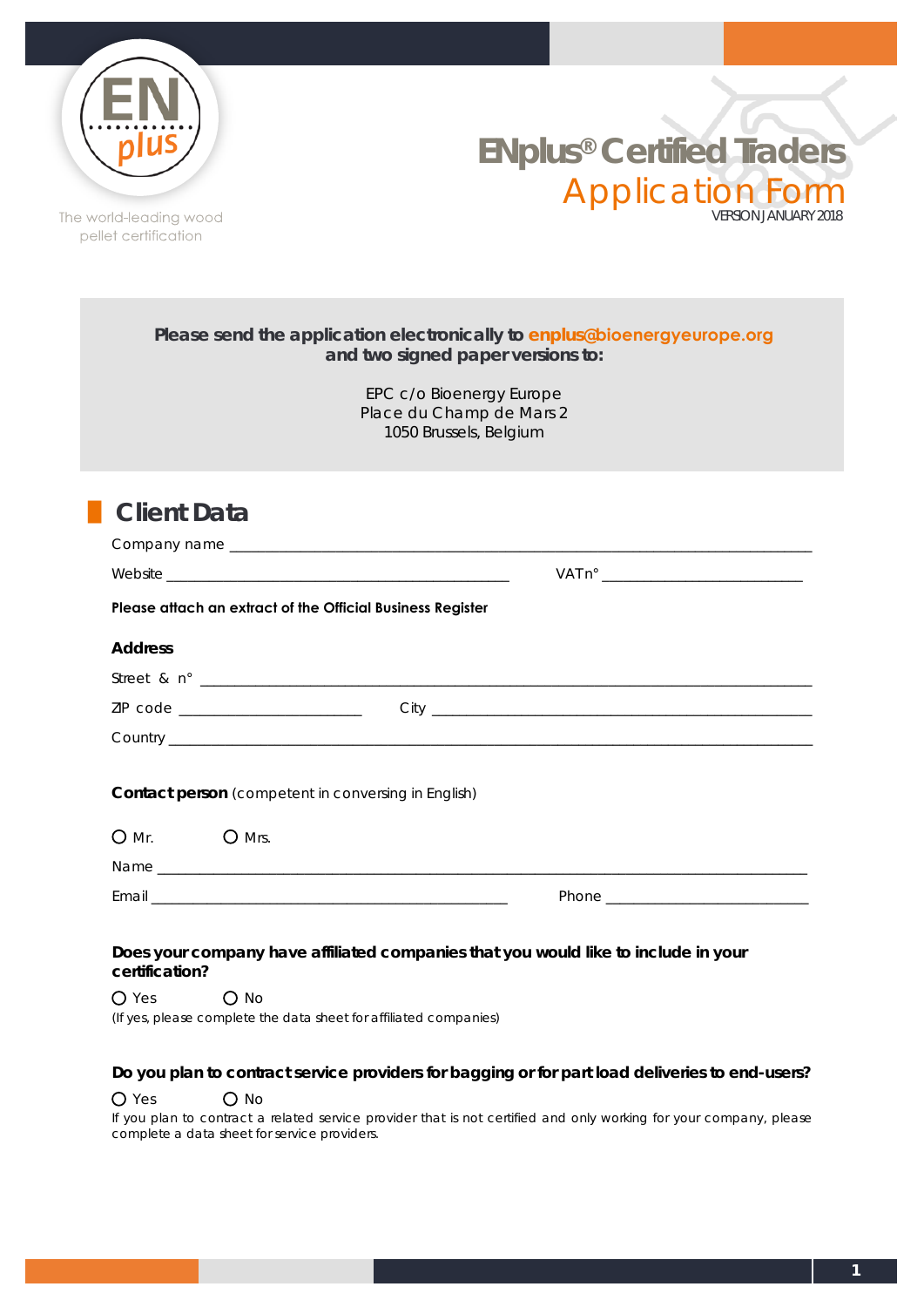# **█ Products**

| Bulk pellets sold to other traders                       | $\bigcap$ Yes  | O No          |
|----------------------------------------------------------|----------------|---------------|
| Bulk pellets delivered to end-users (full load delivery) | $\Omega$ Yes   | O No          |
| Bulk pellets delivered to end-users (part load delivery) | $\bigcirc$ Yes | $\bigcirc$ No |
| Bagged pellets with own ENplus® ID                       | $\bigcap$ Yes  | $\bigcirc$ No |
| Bagged pellets with foreign ENplus® ID                   | $\bigcap$ Yes  | O No          |

Should a trader certified on voluntary basis start activities with physical contact with bulk pellets later on, an on-site inspection is needed before starting operation.

## **█ Certification and Inspection**

**A Testing Body must be selected and contracted only if pellets are bagged by the applying company or by a service provider in the name of the applying company. In any case, a Certification Body must be selected.**

| <b>Certification Body</b> |  |  |  |
|---------------------------|--|--|--|
|                           |  |  |  |

Testing Body \_\_\_\_\_\_\_\_\_\_\_\_\_\_\_\_\_\_\_\_\_\_\_\_\_\_\_\_\_\_\_\_\_\_\_\_\_\_\_\_\_\_\_\_\_\_\_\_\_\_\_\_\_\_\_\_\_\_\_\_\_\_\_\_\_\_\_\_\_\_\_\_\_\_\_\_\_\_\_\_\_\_\_\_\_

| <b>Selling Points</b> |  |
|-----------------------|--|
|                       |  |

**Please indicate the name and the address of your selling point(s)** (If more than one selling point, please attach a list of your outlets)

Name \_\_\_\_\_\_\_\_\_\_\_\_\_\_\_\_\_\_\_\_\_\_\_\_\_\_\_\_\_\_\_\_\_\_\_\_\_\_\_\_\_\_\_\_\_\_\_\_\_\_\_\_\_\_\_\_\_\_\_\_\_\_\_\_\_\_\_\_\_\_\_\_\_\_\_\_\_\_\_\_\_\_\_\_\_\_\_\_\_\_\_\_\_

Address \_\_\_\_\_\_\_\_\_\_\_\_\_\_\_\_\_\_\_\_\_\_\_\_\_\_\_\_\_\_\_\_\_\_\_\_\_\_\_\_\_\_\_\_\_\_\_\_\_\_\_\_\_\_\_\_\_\_\_\_\_\_\_\_\_\_\_\_\_\_\_\_\_\_\_\_\_\_\_\_\_\_\_\_\_\_\_\_\_\_

**Quality Manager** (competent in conversing in English)

| $O$ Mr. | $O$ Mrs. |       |
|---------|----------|-------|
| Name    |          |       |
| Email   |          | Phone |

\_\_\_\_\_\_\_\_\_\_\_\_\_\_\_\_\_\_\_\_\_\_\_\_\_\_\_\_\_\_\_\_\_\_\_\_\_\_\_\_\_\_\_\_\_\_\_\_\_\_\_\_\_\_\_\_\_\_\_\_\_\_\_\_\_\_\_\_\_\_\_\_\_\_\_\_\_\_\_\_\_\_\_\_\_\_\_\_\_\_ \_\_\_\_\_\_\_\_\_\_\_\_\_\_\_\_\_\_\_\_\_\_\_\_\_\_\_\_\_\_\_\_\_\_\_\_\_\_\_\_\_\_\_\_\_\_\_\_\_\_\_\_\_\_\_\_\_\_\_\_\_\_\_\_\_\_\_\_\_\_\_\_\_\_\_\_\_\_\_\_\_\_\_\_\_\_\_\_\_\_

| <b>Origin of Traded Pellets</b> |  |  |
|---------------------------------|--|--|
|---------------------------------|--|--|

 $\Box$  Own production  $\Box$  External supplier

EN*plus*® IDs of suppliers \_\_\_\_\_\_\_\_\_\_\_\_\_\_\_\_ \_\_\_\_\_\_\_\_\_\_\_\_\_\_\_ \_\_\_\_\_\_\_\_\_\_\_\_\_\_\_\_ \_\_\_\_\_\_\_\_\_\_\_\_\_\_\_\_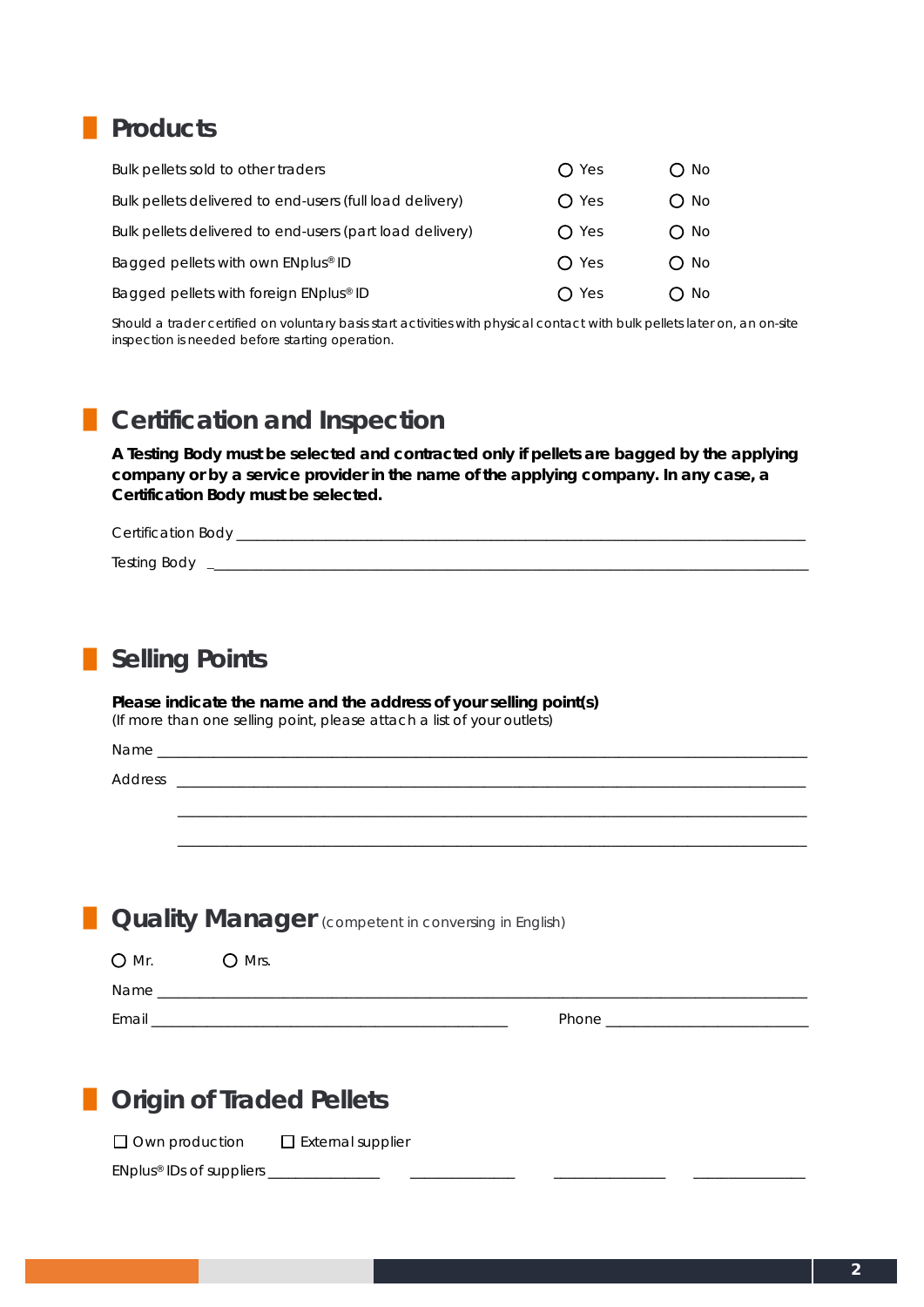# **█ Trade volume**

**Please report the projection of traded pellets expected for the current year**

|                                                                                                                       | ENplus B <sup>®</sup> bulk: <u>__________________________________</u> metric tonnes                                             |  |
|-----------------------------------------------------------------------------------------------------------------------|---------------------------------------------------------------------------------------------------------------------------------|--|
|                                                                                                                       |                                                                                                                                 |  |
|                                                                                                                       |                                                                                                                                 |  |
| bedding (included in the number above)<br>metric tonnes                                                               | Amount of pellets in ENplus® A1, ENplus® A2 & ENplus® B quality sold to power plants or for animal                              |  |
| <b>Technical Equipment</b><br>On-site pellet store                                                                    | (including equipment from uncertified service providers only working for one certified company)                                 |  |
| Type $\overline{O}$ Flat store $\overline{O}$ Silo                                                                    |                                                                                                                                 |  |
| Storage capacity: _______ metric tonnes                                                                               |                                                                                                                                 |  |
|                                                                                                                       | Sieving Device for Truck Loading (end-user deliveries)<br>Type $\overline{O}$ Sieve $\overline{O}$ Wind sifter / Air classifier |  |
|                                                                                                                       | Sieve surface $\frac{m^2}{2}$ Aperture $\frac{m^2}{2}$ mm Capacity $\frac{m}{2}$ metric tonnes/hour                             |  |
| Number of delivery vehicles ____<br>Number of remote storage facilities ____<br>(Please complete the form for stores) | (Only indicate vehicles for part load deliveries to end-users; please complete the form for delivery vehicles)                  |  |

**Bagging station**  (If yes, please complete the form for bagging stations)

O Yes O No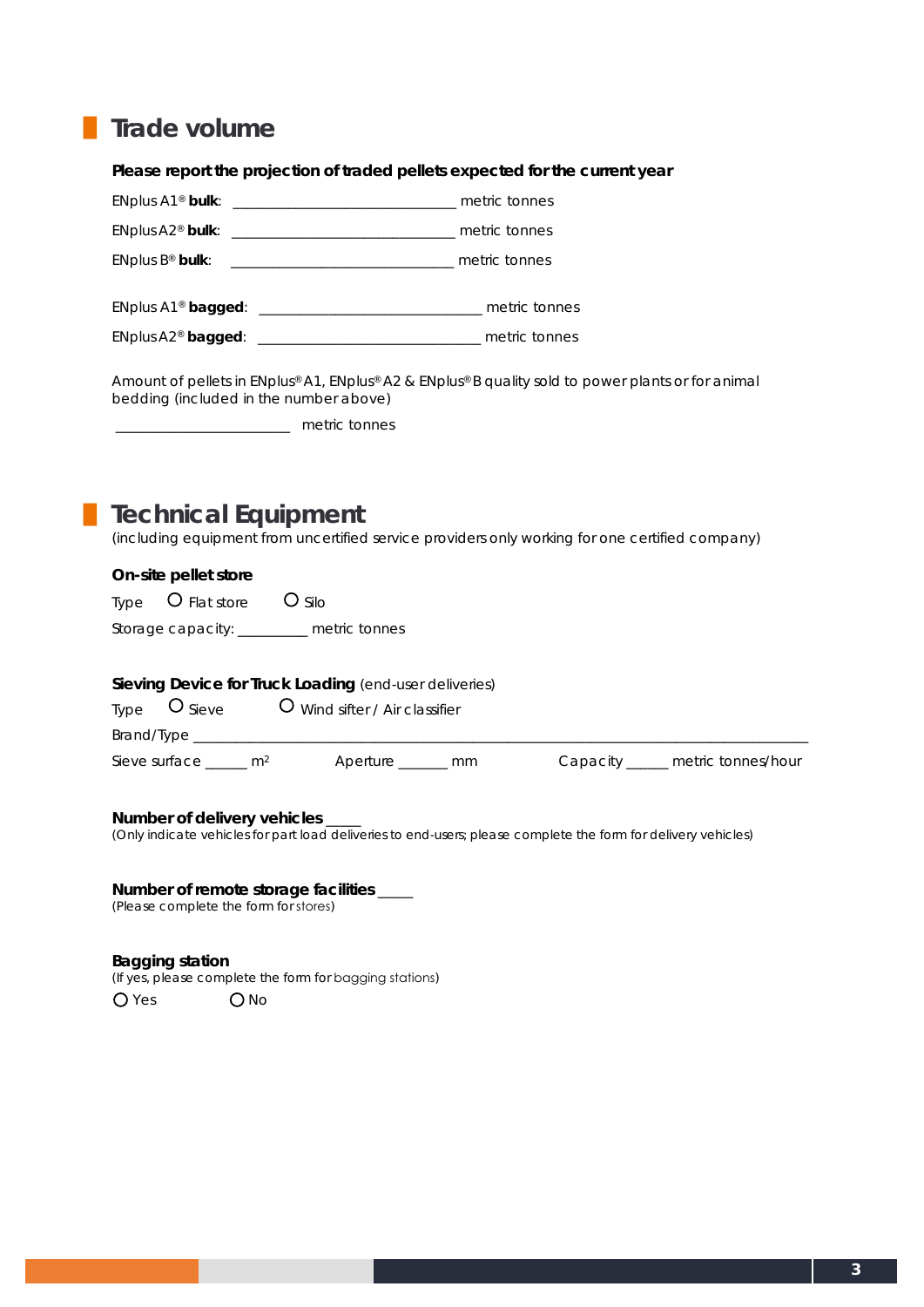# **█ Attachments**

- **Data sheet for affiliated companies**
- **Data sheet for service providers**
- **List with outlets**
- **Data sheet(s) for vehicles for part load deliveries to end-users**
- **Data sheet for remote stores**
- **Data sheet for bagging stations**
- **An extract of the Official Business Register**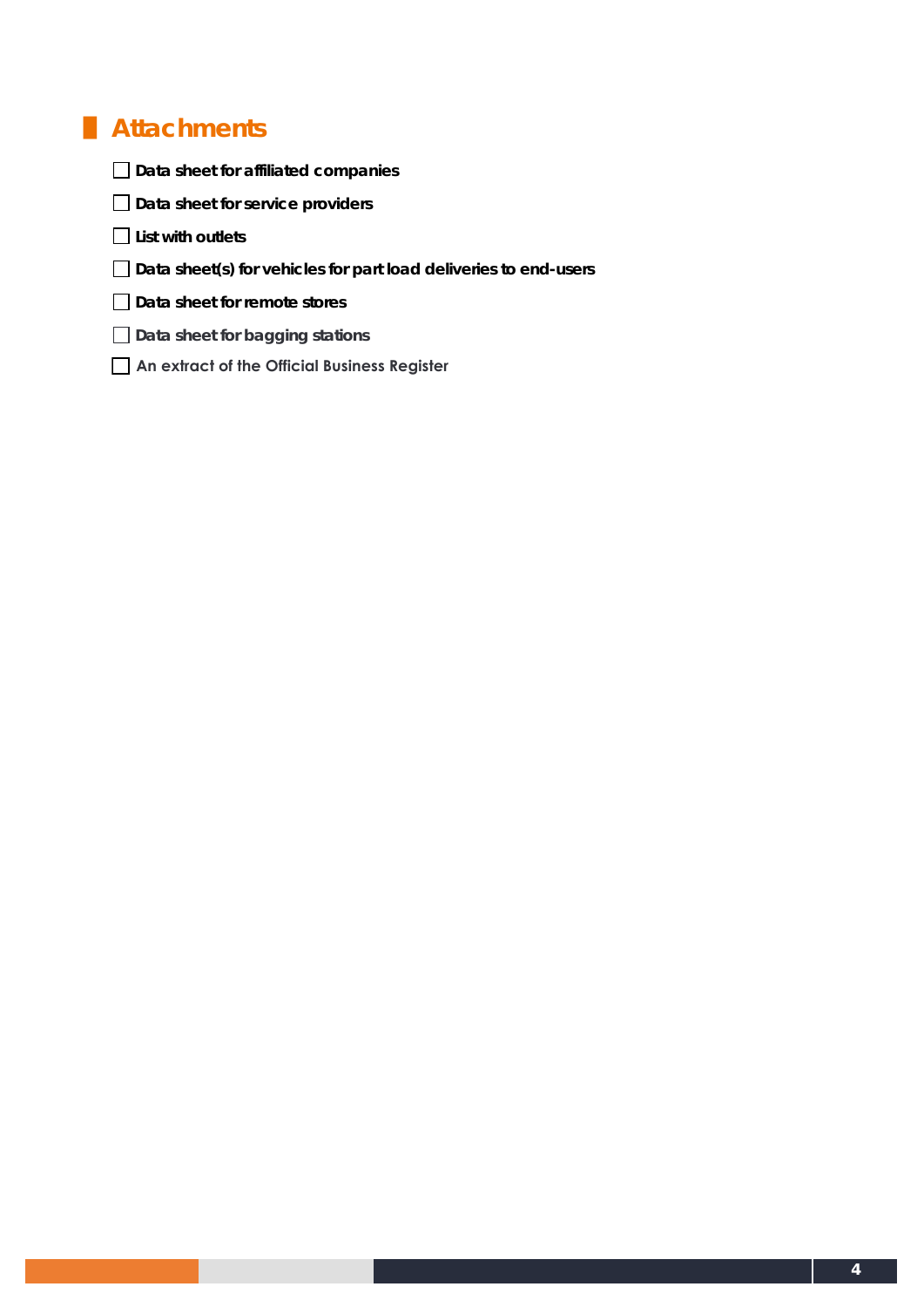## **Terms and Conditions for Licensing and Use of the EN***plus***® Sign**

#### Preface

The European Biomass Association (hereafter named AEBIOM, soon to be renamed Bioenergy Europe) provides producers, traders, and service providers of wood pellets (hereafter named "applicant") with a certification system through which they can provide proof of the special quality and the appropriate handling of wood pellets as per the "EN*plus*® Handbook" (hereinafter named "Handbook") of the European Pellet Council (hereafter named "EPC") for countries not managed by any National Licenser/supporter. The Handbook is part of the contract, and in its current version, is published on the EN*plus*® website: www.enplus-pellets.eu.

The certification scheme is implemented by the EPC, a network within AEBIOM. Hereafter the names EPC and AEBIOM are used synonymously. Through the certification system, applicants can apply for the "EN*plus®*" certification for the classes "EN*plus* A1®", "EN*plus* A2®" and "EN*plus* B®", and after the application is approved, the relevant certification sign (see the Handbook) can be used to identify their products and for marketing purposes.

By signing this application, the applicant acknowledges the terms for the use of the certification sign and the provisions of the current version of the Handbook that determine the relationship between the certificate holder and AEBIOM/EPC. Based on this, the applicant submits an offer to AEBIOM/EPC to enter into a contract for the use of the certification sign. By sending the certificate and the approved and countersigned application form, AEBIOM/EPC accepts the offer and the contract is concluded. The General terms and conditions of the applicant will not be part of the contract.

The information and documentations described in the Handbook must be annexed to the application. AEBIOM/ EPC decides on the application as per the provisions of the Handbook, within the established time frame after the complete documentation has been received.

The contract on the use of the certification sign is valid until the end of a three years' certification period. The beginning of the certification period is determined by AEBIOM/EPC. The contract is extended automatically at the beginning of a new certification period. The contract can be cancelled with a three months' notice period at the end of a legal year.

#### Certification

The applicant acknowledges all duties and obligations established in the Handbook. This includes, among others: the payment of the fee, established in the current version of the schedule of fees for the EN*plus*® certification scheme; compliance with the provisions of the Handbook; and giving authorisation to AEBIOM/EPC to instruct accredited Testing Bodies with extraordinary inspections, in the cases described in the Handbook, and to impose the sanctions established in the Handbook, including the withdrawal of the right to use the certification sign.

The certification is valid only during the time frame established by this contract. If the contract is extended because a new certification period begins, the applicant receives a new certificate.

#### Confidentiality and Non-disclosure

AEBIOM/EPC hereby agrees to the non-disclosure of all business-related information received through contact with the applicant in the course of or before certification, if this information is not available elsewhere, if the applicant releases AEBIOM/EPC from its non-disclosure obligation, or if obliged by law to forward this information.

The applicant hereby accepts to treat all documents given by AEBIOM/EPC with confidentiality, if they are not publicly available or intended for publishing.

#### Obligations of the Applicant

The applicant hereby undertakes to provide all relevant documents and information to AEBIOM/EPC and their contractual partners, as required by the Handbook in the course of the certification process, especially to the accredited Certification Body and accredited Inspection Bodies declared in the Handbook, as well as to provide access to the areas and installations that must be visually inspected in the course of the certification process.

## Use of the Certification Seal and the Quality Sign

The individual identification marking (certification seal, quality seal, service sign) assigned by AEBIOM/EPC will be used by the applicant as per the regulations of the Handbook.

#### **Liability**

The applicant exempts AEBIOM/EPC from all claims from third parties that are made because of product defects or service deficiency. AEBIOM/EPC is only liable to the applicant – if there is no violation of essential contractual duties or injury to life, limb, or health – only for intent or gross negligence. In case of culpable violation of essential contractual duties that do not rest on intent or gross negligence, liability is limited to the reasonably foreseeable damages typically associated with this contract. Damage claims for contractual termination of the contract, withdrawal, or suspension of the right to use the certification are excluded.